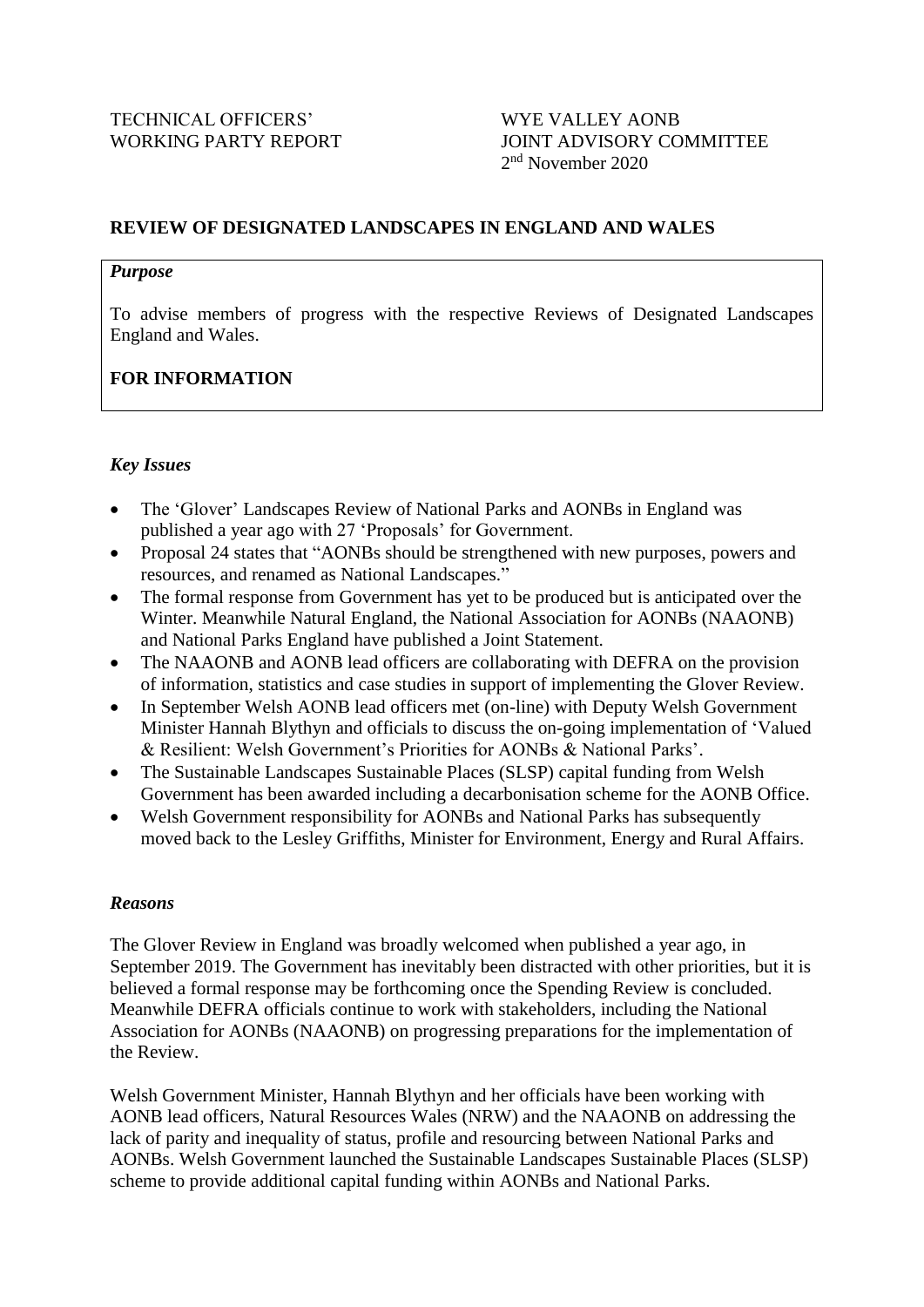#### *Implications*

The NAAONB and AONB lead officers have been responding to a range of requests from DEFRA officials in support of implementing the Glover Review and preparations for the Government's Comprehensive Spending Review. This has included the delivery of a Prospectus on AONBs outlining requirements, the provision of case studies on engagement with farmers on the development of the Environmental Land Management Scheme (ELMS) and information and statistics about AONB resourcing and achievements.

Proposals in the Glover Review for a National Landscapes Service and the renaming of AONBs as 'National Landscapes' have been discussed further in various circles. The NAAONB have set up a Task Group on the rebranding. Meanwhile Natural England, the Government's advisor on AONBs & National Parks, The National Association for AONBs, along with National Parks England have published a joint statement to mark the first anniversary of the publication of the Glover Review, demonstrating how AONBs, National Parks and Natural England are working together to deliver for nature and people across the UK. The full statement is available: [https://naturalengland.blog.gov.uk/2020/09/23/working](https://naturalengland.blog.gov.uk/2020/09/23/working-together-for-our-national-parks-and-areas-of-outstanding-natural-beauty/)[together-for-our-national-parks-and-areas-of-outstanding-natural-beauty/](https://naturalengland.blog.gov.uk/2020/09/23/working-together-for-our-national-parks-and-areas-of-outstanding-natural-beauty/)

Natural England's recent response to the Glover Review included a section 'Achieving greater parity between National Parks and AONBs' which stated: "AONBs have equal status to National Parks in terms of their natural beauty. Natural England strongly supports the Review's conclusions that AONBs should have the recreation related purpose of National Parks; a strengthened role in the development planning system; and equity in the application of grant in aid for statutory purposes and delivery of government priorities, if they are to be able to deliver the Reviews aspirations."

It is unlikely the Government will make any formal response to the Glover Review until the Spending Review is concluded.

Welsh AONB lead officers and NAAONB Wales Development Manager recently met (online) with Deputy Welsh Government Minister for Housing and Local Government, Hannah Blythyn, together with officials from Welsh Government, Natural Resources Wales (NRW) and the Welsh National Parks to discuss the on-going implementation of 'Valued & Resilient: Welsh Government's Priorities for AONBs & National Parks'. This includes the work on gaining greater parity between National Parks and AONBs in Wales. Welsh Government responsibility for AONBs and National Parks has subsequently moved back to the Lesley Griffiths, Minister for Environment, Energy and Rural Affairs.

Sustainable Landscapes Sustainable Places (SLSP) is a capital funding scheme from Welsh Government to assist with short term resources for AONBs and National Parks. The focus of the funding programme is contributing to key Welsh Government objectives around decarbonisation, resilient rural economies and sustainable tourism. The main scheme for the Wye Valley AONB this year is improving the energy efficiency and decarbonisation of the AONB Office. This will include replacing the Porta-cabin meeting room with a more efficient building and use of space and the purchase of an electric van to replace the diesel van currently used. Consequently there may be some disruption to operations at the AONB Office over the winter. However, as most AONB staff are working from home on account of the Coronavirus Pandemic, contingencies and logistics may not need to be as complex as originally anticipated.